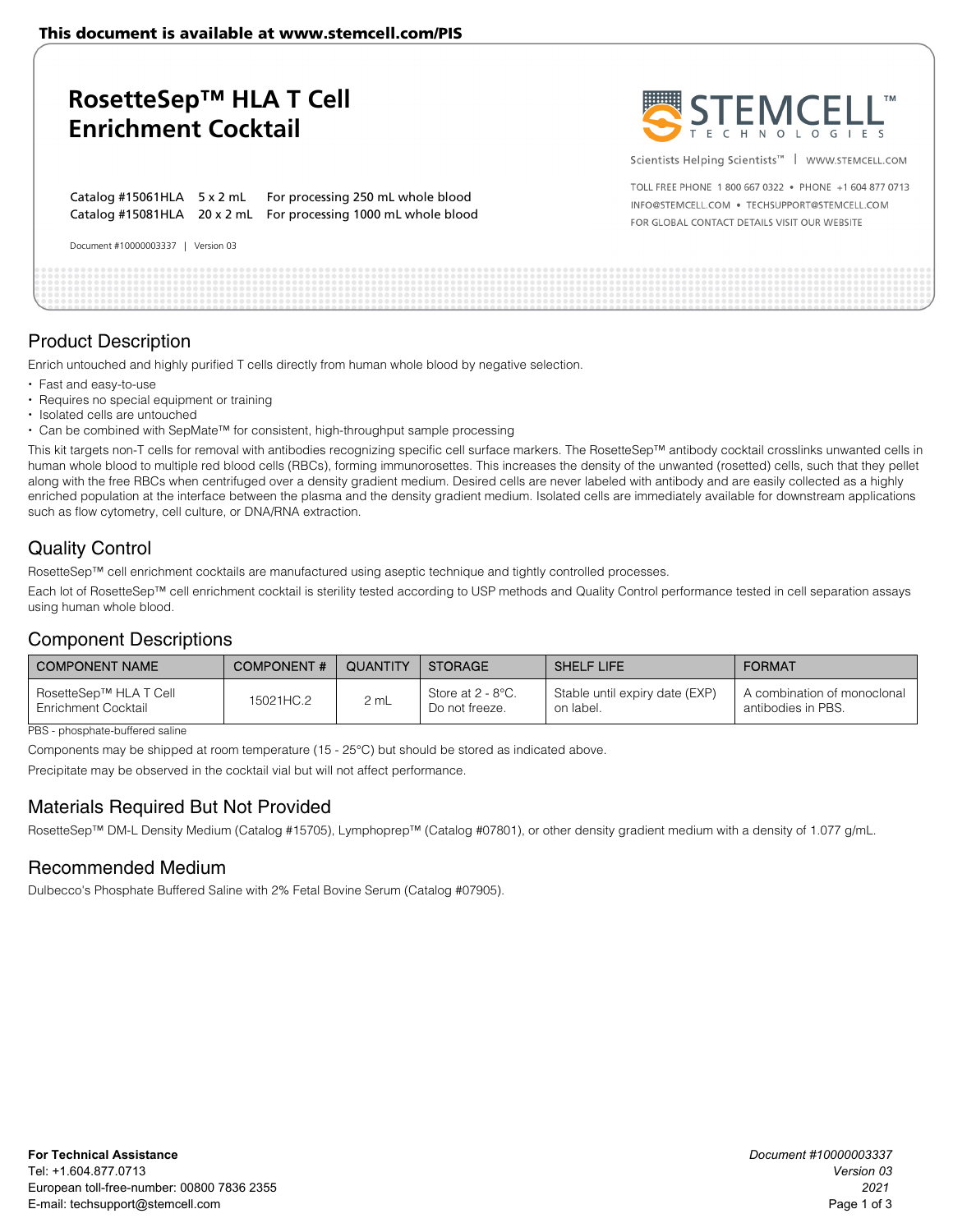### **RosetteSep™ HLA T Cell Enrichment Cocktail**



## Directions for Use

Ensure that blood sample, recommended medium, density gradient medium, and centrifuge are all at room temperature (15 - 25°C).

- 1. Add RosetteSep™ HLA Cocktail at 40 μL/mL of whole blood (e.g. for 2 mL of whole blood, add 80 μL of cocktail). Mix well. If using samples other than fresh whole blood, see Notes and Tips. NOTE: Do not vortex cocktail.
- 2. Incubate at room temperature (15 25°C) for 20 minutes.
- 3. Dilute sample with an equal volume of recommended medium and mix gently.
- 4. Layer the diluted sample on top of the density gradient medium OR

Layer the density gradient medium underneath the diluted sample. Be careful to minimize mixing of the density gradient medium and sample. NOTE: See Table 1 for volume recommendations. With 50 mL conical tubes (e.g. Catalog #38010), we suggest using a minimum of 15 mL of density gradient medium to make it easier to remove the enriched layer.

- 5. Centrifuge at 1200 x g (see Notes and Tips) for 20 minutes at room temperature with the brake off.
- 6. Remove the enriched cells from the density gradient medium : plasma interface. NOTE: Sometimes it is difficult to see the cells at the interface, especially when very rare cells are enriched. Remove some of the density gradient medium along with the enriched cells in order to ensure optimal recovery.
- 7. Wash enriched cells with recommended medium. Repeat.
- 8. Use enriched cells as desired. If you wish to evaluate the cell purity by flow cytometry, we recommend lysing enriched samples with Ammonium Chloride Solution (Catalog #07800) to remove residual RBCs (this can be done as the wash step).

#### **Table 1. Recommended Volumes and Tube Sizes**

| <b>WHOLE BLOOD</b><br><b>VOLUME</b> | <b>RECOMMENDED</b><br><b>MEDIUM VOLUME</b> | <b>TUBE SIZE</b> | <b>DENSITY</b><br><b>GRADIENT MEDIUM</b><br><b>VOLUME</b> |
|-------------------------------------|--------------------------------------------|------------------|-----------------------------------------------------------|
| 1 mL                                | 1 mL                                       | 5 mL             | $1.5$ mL                                                  |
| 2 mL                                | 2 mL                                       | $14 \text{ mL}$  | 3 mL                                                      |
| 3 mL                                | 3 mL                                       | 14 mL            | 3 mL                                                      |
| 4 mL                                | 4 mL                                       | $14 \text{ mL}$  | 4 mL                                                      |
| 5 mL                                | 5 mL                                       | 50 mL            | 15 mL                                                     |
| 10 mL                               | $10 \text{ mL}$                            | 50 mL            | 15 mL                                                     |
| $15 \text{ mL}$                     | $15 \text{ mL}$                            | 50 mL            | 15 mL                                                     |

# Notes and Tips

### SAMPLES OTHER THAN WHOLE BLOOD

Although RosetteSep™ has been optimized for use with whole blood, cells can be enriched from other sources (e.g. buffy coat, leukapheresis samples). The concentration of nucleated cells in the sample should not exceed 5 x 10^7 cells/mL, and RBCs should be present at a ratio of at least 100 RBCs per nucleated cell.

### CONVERSION OF g TO RPM

To convert g to RPM, use the following formula:

**RCF**  $(1.118 \times 10^{-5}) \times (Radius)$ 

Where:  $RCF =$  relative centrifugal force  $(q)$  RPM = centrifuge speed in revolutions per minute Radius = radius of rotor in cm